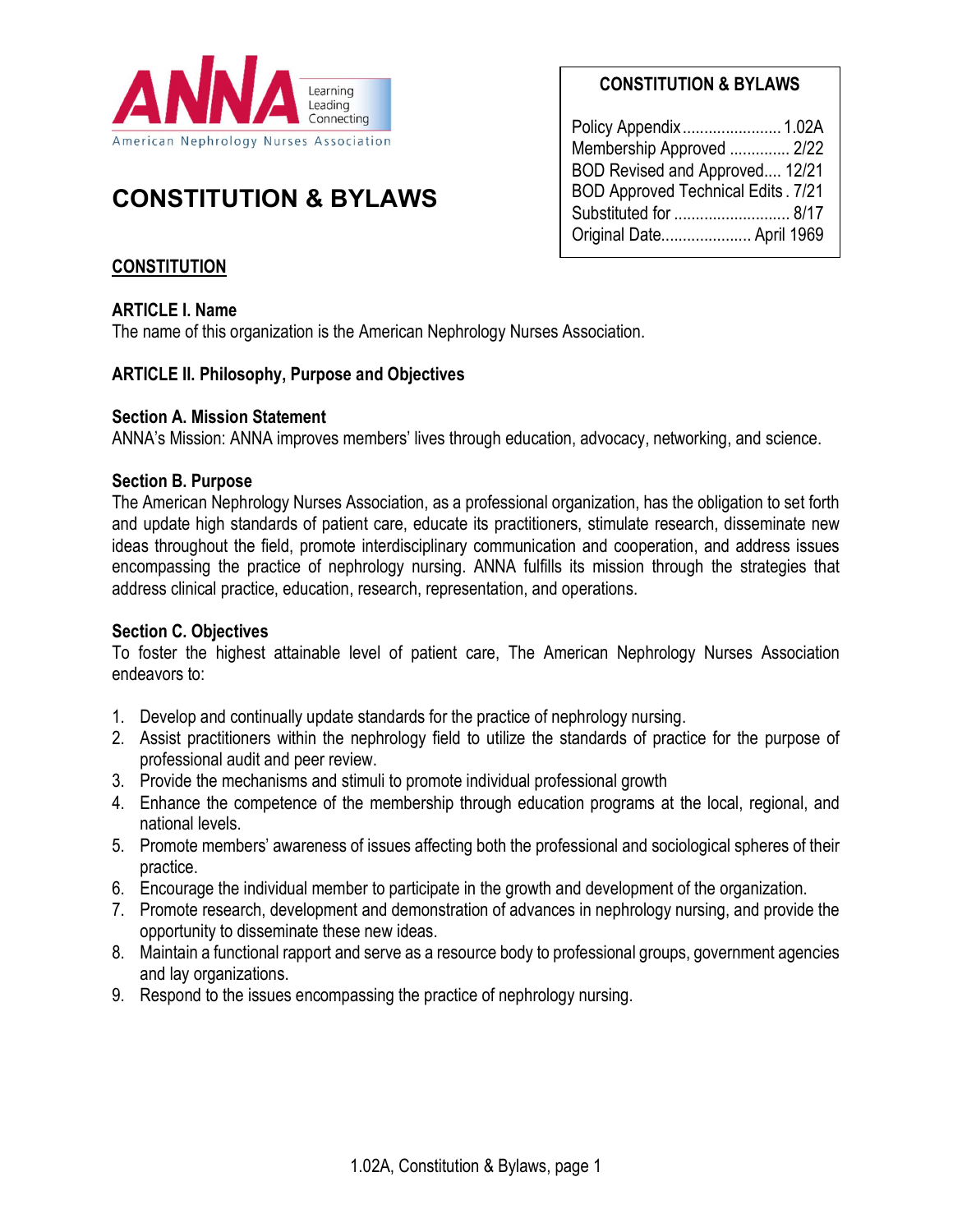## BYLAWS

## ARTICLE III. Membership

## Section A. Levels of Membership

The Association shall consist of full members, senior members, associate members, lifetime members, honorary members, student members, corporate and sustaining members, and international members.

### Section B. Full Members

Any registered nurse licensed in the United States and its territories, Canada, or Mexico interested in nephrology, transplantation and related therapies, and the care of patients with kidney disease is eligible for membership.

## Section C. Senior Members

Full members for the 5-year period prior to attaining the age of 65 are eligible to become senior members. Full membership privileges apply.

## Section D. Associate Members

All technicians, licensed practical/vocational nurses, dietitians, social workers, physicians and others interested in nephrology, transplantation and related therapies, and the care of patients with kidney disease are eligible for associate membership. Associates shall have all the privileges of members in the Association except those of voting, holding office, serving as chairpersons of standing committees or serving on committees limited to full members.

## Section E. Lifetime Members

This category of membership is in recognition of special service to the Association or for unusual work in the field of interest of the Association by a registered nurse. It is awarded by a two-thirds vote of the Board of Directors. Members of this category will be honored at the annual business meeting. They hold all rights and privileges of full membership. The general membership may recommend candidates for consideration by the Board of Directors. Past presidents are awarded lifetime membership after their term as president expires.

#### Section F. Honorary Members

This category of membership may be awarded by a two-thirds vote of the Board of Directors in recognition of special service to the Association or for unusual work in the field of interest of the Association. Members of this category will be honored at the annual business meeting. They do not have the privilege of voting, holding office, serving as chairperson of standing committees, or serving on committees limited to full members.

#### Section G. Student Members

Any generic registered nursing student in the United States and its territories, Canada, or Mexico interested in nephrology, transplantation and related therapies, is eligible for membership. Student members shall have all the privileges of members in the Association except those of voting, holding office, serving as chairperson of standing committees or serving on committees limited to full members.

## Section H. Corporate and Sustaining Members

Any corporation or foundation interested in the purposes of the Association may, upon invitation and presentation of a financial contribution, become a corporate or sustaining member. The level of membership is dependent upon the financial contribution. Corporate and sustaining members do not have the privilege of voting, holding office, serving as chairpersons of standing committees or serving on committees limited to full members.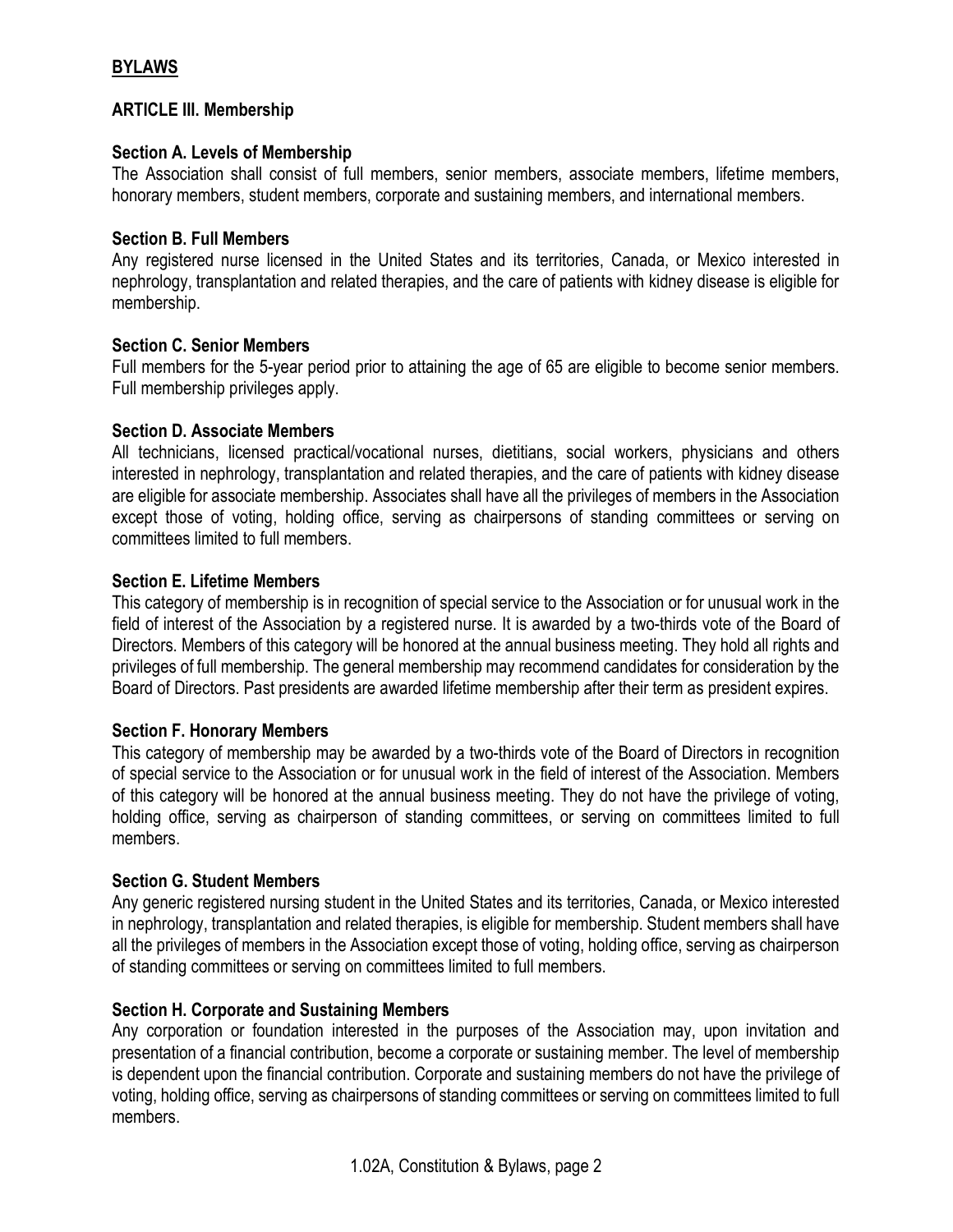## Section I. International Members

Any registered nurse living outside the United States and its territories, Canada or Mexico interested in nephrology, transplantation and related therapies, is eligible for International membership. International members shall have all the privileges of members of the Association except those of voting, holding office, serving as chairpersons of standing committees or serving on committees limited to full members.

#### Section J. Dues

The Association is a non-profit organization. The annual dues assessment for members shall be determined by the Board of Directors and shall be due no later than thirty days after membership expires. Membership must be current for members to maintain the right to vote on the executive ballot. Dues are not assessed on lifetime or honorary members. Reduced dues are assessed for senior and student members.

#### Section K. Chapters

The Association shall allow Chapters to form and function subject to policies and procedures established by the Board of Directors. Chapters are subordinate to the Association. Members residing outside the United States may request to join the Chapter of their choice.

#### Section L. Fiscal Year

The fiscal year of the Association shall be as established by the Board of Directors.

## ARTICLE IV. Officers

#### Section A. Officers

The national officers of the Association will be President, President-Elect, Secretary, Treasurer, Immediate Past President, and three Directors. Any full member in good standing is eligible to hold any office providing all qualifications for that office are met.

#### Section B. Election of Officers

The Nominations Committee will submit a slate of candidates for each office annually, on a date established by the Board of Directors. The slate of candidates shall be submitted to the membership at least 30 days prior to the ballot distribution date established by the Board of Directors. Each member in good standing will receive a ballot.

Each ballot must be returned within fourteen (14) days of the ballot distribution date and counted according to policy. The plurality of those voting will decide the election. Ballots not received within fourteen (14) days of the ballot distribution shall not be counted. An independent agent designated by the Board of Directors will officially oversee the results of the election; certify the results; and notify the appropriate person or persons of the results, in accordance with established policy and procedure. In case of a tie, the winner will be determined by a majority vote of the Board of Directors.

The general membership will be notified of the election results at the annual national business meeting and by publication in the newsletter and on the Website.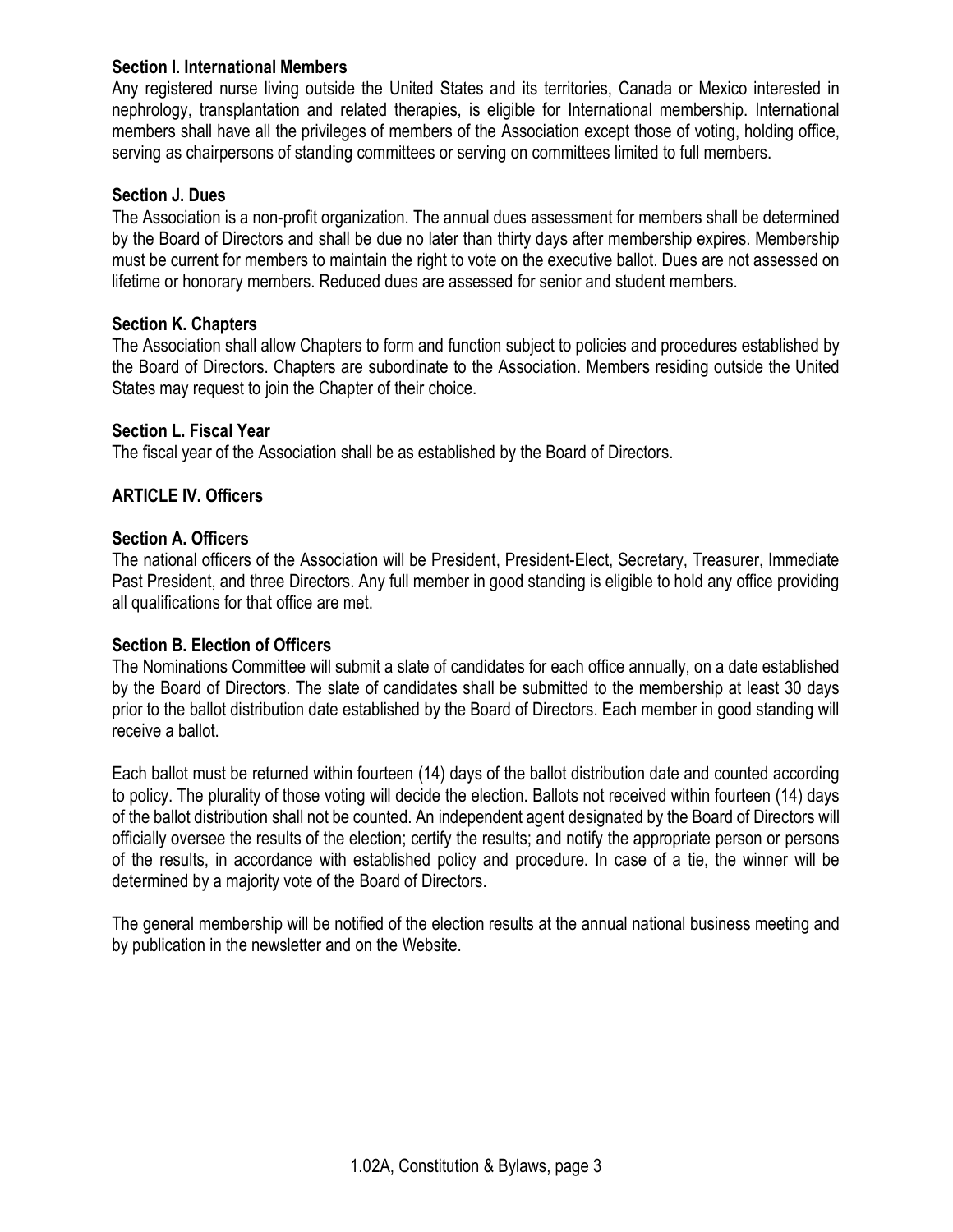## Section C. Term of Office

The term of President consists of a continuous period of three years - one year each as President-Elect, President, and Immediate Past President. The President-Elect will begin the term of office at the end of the annual business meeting following the election and will serve until succeeding the President at the close of the next annual business meeting. The President will serve beginning at the close of the annual national business meeting after serving as President-Elect and will serve until the close of the next annual business meeting. The President succeeds to the position of Immediate Past President at the close of the annual national business meeting and serves until the close of the next annual national business meeting. The President-Elect and President may not seek any other office of the Association while serving in their respective offices.

The terms of the Treasurer, Secretary, and Directors will be three years beginning at the close of the annual national business meeting. The Treasurer and Director 1 will be elected for a three-year term beginning in 2023 and continue a 3-year cycle. The Secretary and Director 2 will be elected for a three-year term beginning in 2024 and continue on a 3-year cycle. Director 3 will be elected for a three-year term beginning in 2025 and continue on a 3-year cycle.

These officers may not hold more than one office during their term and may not seek any other office during the first year of their respective terms.

Beginning with the election in 2023, individuals may serve no more than two, full terms on the National Board of Directors, plus completion of an unexpired term, if they are elected or chosen to fill an unexpired term.

#### Section D. Vacancies

Any vacancy in the office of the President shall be filled by the President-Elect for the remainder of the term and followed by his or her own term. A vacancy in the office of the President-Elect shall be filled by a special election. Any other vacancy on the Board of Directors shall be filled by a two-thirds vote of the Board of Directors until the next election.

In the event that a vacancy occurs on the slate of candidates for President-Elect, the current holders of the offices of Immediate Past President, President, and President-Elect will extend their terms for up to one year or until such time that a qualified candidate or candidates can be identified for a special election. Responsibilities of the three roles will be shared by all three officers by mutual agreement.

## Section E. Length of Terms

Any part of a term equaling or exceeding one half the regular term shall be considered a term in deciding eligibility for reelection. For a 3-year term, a full term is any length of time equal or exceeding 1.5 years.

No member may serve more than eight (8) total years as a member of the National Board of Directors.

## Section F. Removal of Elected Officers

In the event that an elected officer does not fulfill the role responsibilities of the office or does not contribute to effective functioning of the board role, a member of the Board of Directors shall consult with the National President (or the Immediate Past President if the President is the one in question). The Board of Directors shall provide the officer in question with a written statement of examples in which the officer did not fulfill the role responsibilities and will assist the officer in developing a plan for improvement with timelines. If the officer is unable to complete the improvement plan, the officer will be asked to resign by the President (or by the Immediate Past President if the President is the one in question). If the officer does not choose to resign, an affirmative vote of two-thirds of the Board of Directors is required to remove the officer.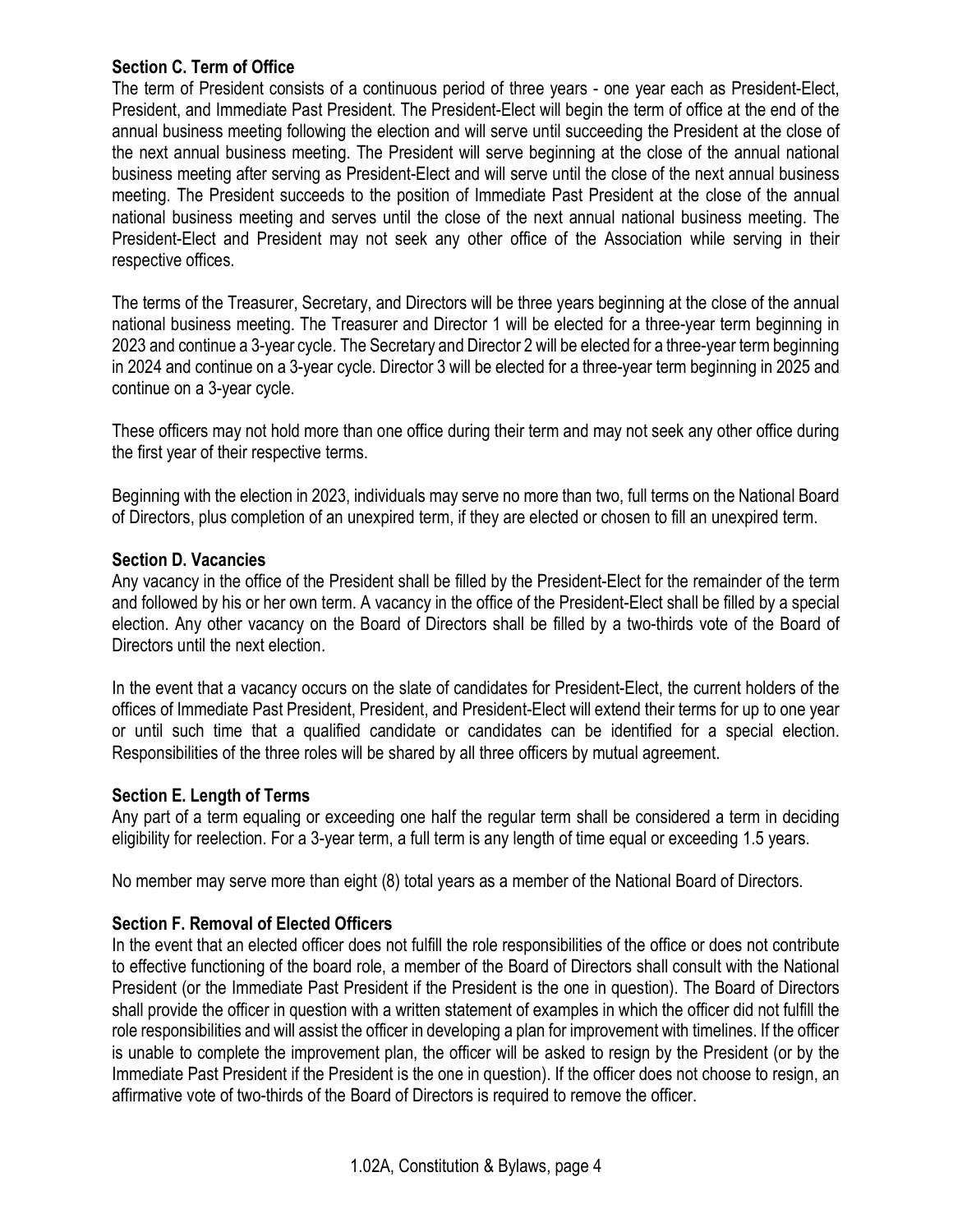Any Director may be censured or expelled for conduct in violation of the Bylaws of the Association or for actions deemed injurious to the Association. Prior to any action, notice of the specific charges shall be served upon the specific individual by first class mail and certified mail, return receipt requested. The individual so charged shall have ten days to make written request for a hearing on such charges before the Board of Directors. This hearing shall be held within thirty days of the receipt of the hearing request.

Any Director expelled shall be permanently ineligible to serve as an Officer or Director of the Association.

# Section G. Incorporation

The American Nephrology Nurses Association is incorporated and its officers bonded.

# Section H. Indemnification of Officers and Directors

The Corporation will indemnify and defend its directors and officers (each a "Corporate Agent") to the fullest extent permitted under the New Jersey Business Corporation Act against all expenses and liabilities incurred in connection with any proceeding involving the Corporate Agent by reason of the fact that he or she is or was a director or officer of the Corporation. The corporation will only indemnify an agent who has acted in good faith and in the best interest of the Corporation, and with reasonable belief that their conduct was lawful.

The Corporation will maintain a Directors and Officers liability policy. Unless ordered by a court, the board or a committee of the board in conformance with New Jersey law must authorize any indemnification under this article. Requests for indemnification must be submitted in writing for the board's consideration.

# ARTICLE V. Board of Directors

# Section A. Board of Directors

The Board of Directors will be composed of the President, President-Elect, Treasurer, Secretary, Immediate Past-President, and three Directors. The Board will conduct the business of the Association with the advice of committee members and in accordance with policy and the directives of the membership.

# Section B. Policy

For establishment, all policy must be proposed through the Board of Directors. Major policy decisions other than working policy may be referred to the voting membership for ratification by a majority of the return vote. Policy is a definite course of action selected to guide and determine present and future major decisions within the framework of the bylaws.

## Section C. Board of Directors Minutes and Actions

The minutes of the Board of Directors and all committees shall be open to inspection by the membership. Any major policy action embodied in the minutes and sent to the membership for ratification may be overridden by a majority of the return vote of the membership. Officers and committee chairpersons shall be required to submit written reports to the Board of Directors upon request of the Board of Directors. Any meeting of the formal body of the organization will be open for observation (or participation at the discretion of the chairperson) by the general membership. Written minutes of the above meetings will be available to the members at large upon request.

# Section D. Voting

A quorum for any meeting shall consist of a minimum of six (6) board members. For any motion or question to be acted upon, a majority vote of the board members present is required.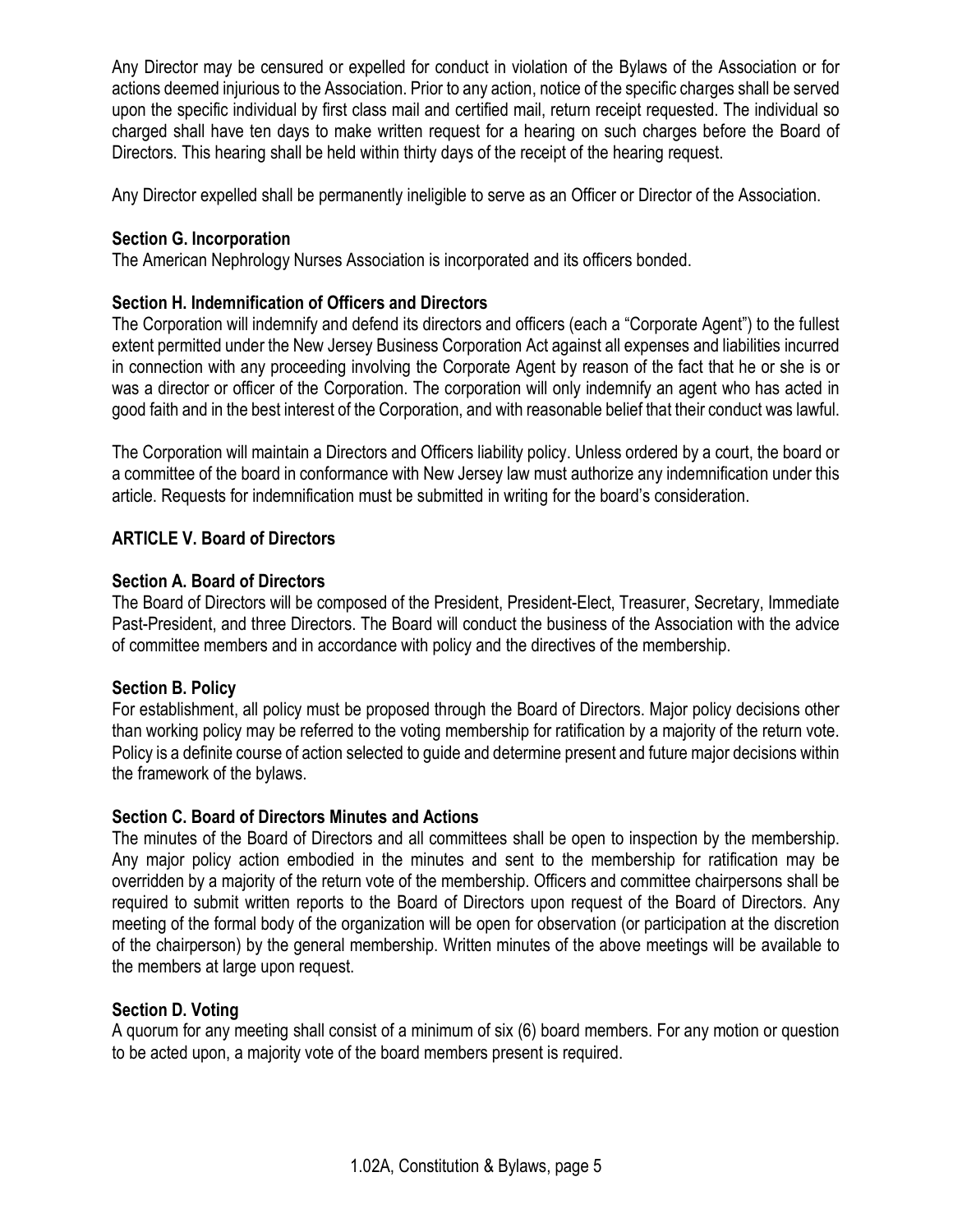## ARTICLE VI. Meetings

## Section A. Annual National Business Meeting

The annual national business meeting of the membership shall be held each year in conjunction with the national meeting.

## Section B. Regular Meeting of the Board of Directors

The President of the Association shall set the time and place of the Board of Directors' meetings.

## Section C. Special Meetings of the Board of Directors

Special meetings of the Board of Directors may be called by two-thirds of the members of the Board of Directors.

## ARTICLE VII. Committees

#### Section A. Committees

The Board of Directors may establish committees as necessary to accomplish the objectives and business of the Association.

#### Section B. Committee Chairpersons

The President-Elect, with the approval of the Board of Directors, appoints the chairpersons of the standing committees for their designated terms of office.

## Section C. Subcommittees

The chairperson of a committee may form subcommittees if necessary to insure the accomplishment of the responsibilities of the committee and appoint a designated chairperson with the approval of the Board of Directors. The subcommittee chairperson will select committee members subject to the approval of the standing committee chairperson. Exceptions are noted under individual committee responsibilities.

## Section D. Other Appointive Offices and Positions

Appointments to offices and positions other than those referenced in the Bylaws or as outlined in committee role descriptions shall be made as necessary by the President with the approval of the Board of Directors.

#### ARTICLE VIII. Headquarters

A national headquarters will be established and services contracted for by the Board of Directors.

## ARTICLE IX. Parliamentary Authority

Roberts Rules of Order; Newly Revised, govern the conduct of the business by the Association in all cases in which they are applicable and not in conflict with the Constitution, Bylaws, policies, special rules, or standing rules of the Association.